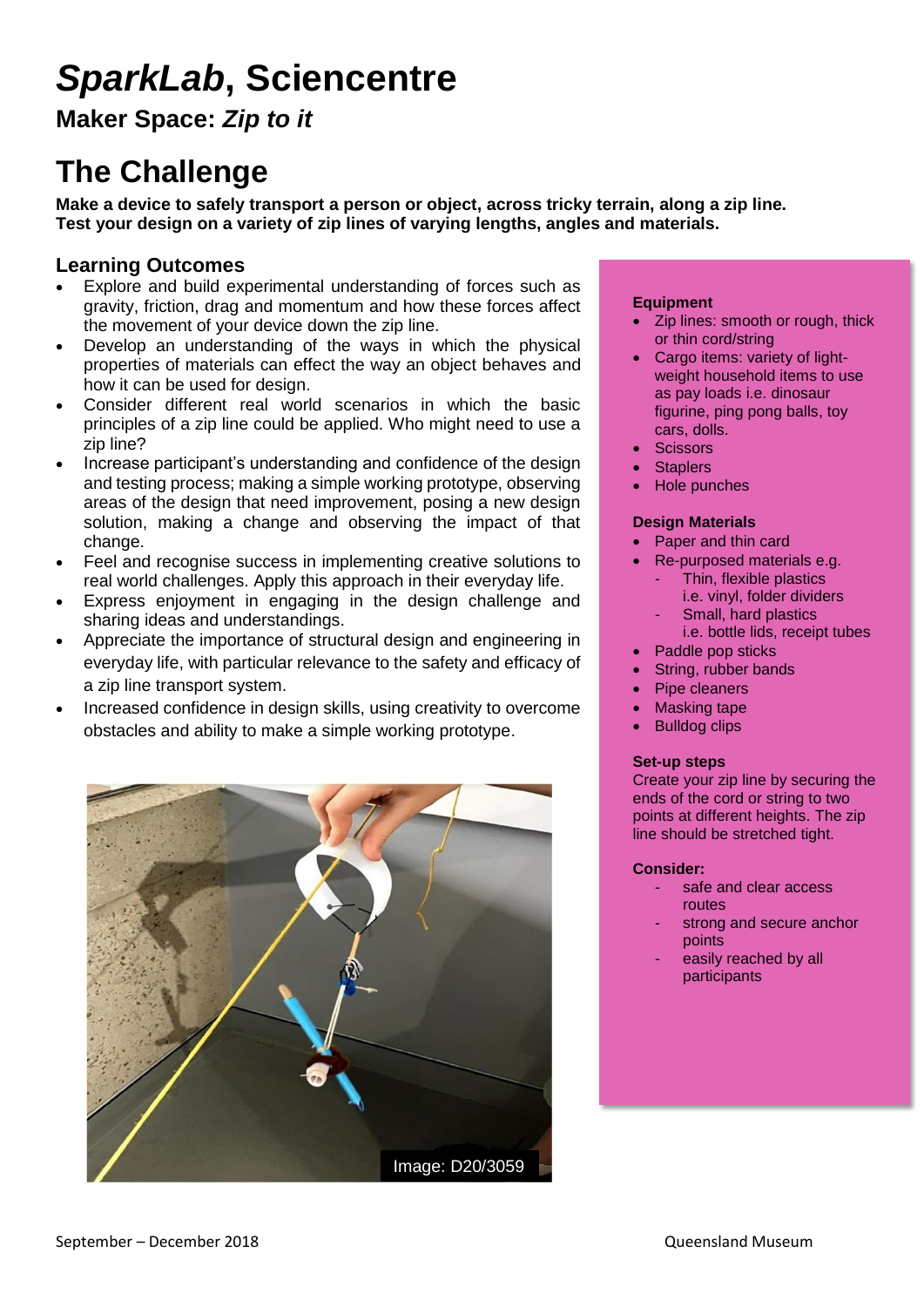## **Design Process**

This activity follows a design process. Below are some of the questions that may help provide prompts at each stage of the process.

**Think of some solutions**

- What would you like to transport along a zip line?
- What size and shape is the item you will transport?
- What features will your prototype need to have?
- How will you keep your item safe?
- What are some real world examples that you have seen before?
- What ideas do you have for a design?

### **Make a prototype**

- What materials will you use to attach your carrier to the zip line?
- How can you use the different properties of the materials in your own design?
- How will your carrier move along the zip line?
- What part of your design are you finding tricky to build?

### **Test it out**

- Test out your design. For an added challenge try changing the angle of the zip line or using lines made from different materials.
- What did you observe during testing?
- Did your prototype move the way you expected? Did anything unexpected happen?
- How safely did your cargo travel?
- What part of your design worked really well?

### **Improve your design**

- How could you improve on your design?
- What ideas could you incorporate from someone else's design? Talk to a friend or search online.
- What changes can you make?
- If you started again, what would you do differently? What would you do the same? Create a record of your design to guide future projects.

### **Background Science**

Forces push or pull objects. There are lot of forces that we can notice when testing our zip line carriages! Gravity is the downward force which pulls our carriages towards the centre of the Earth. Friction between surfaces and drag from the air are forces that act in the opposite direction that an object is moving. The normal force is the force on the object from the surface it is sitting or travelling on and always acts in the direction perpendicular to the surface.

When the zip line carriage is stationary, or moving at a constant speed, all the forces acting on it are balanced. The push and pull of gravity, the normal force, friction and drag are even and so the carriage does not change speed. When the forces become unbalanced, such as when the angle of the zip line is increased, there is a greater force pushing the carried down the line and so it accelerates forward. Friction and drag forces oppose the forward motion, and when they become greater than the forces pushing the carrier forward it will decelerate and eventually stop. Changing the carrier design, total weight, and even zip line surface can change the amount of force required to get the carrier to move down the zip line.

**Key Search Terms:** Gravity: Frictional Force: Drag Force: Normal Force: Balance and Unbalanced forces.